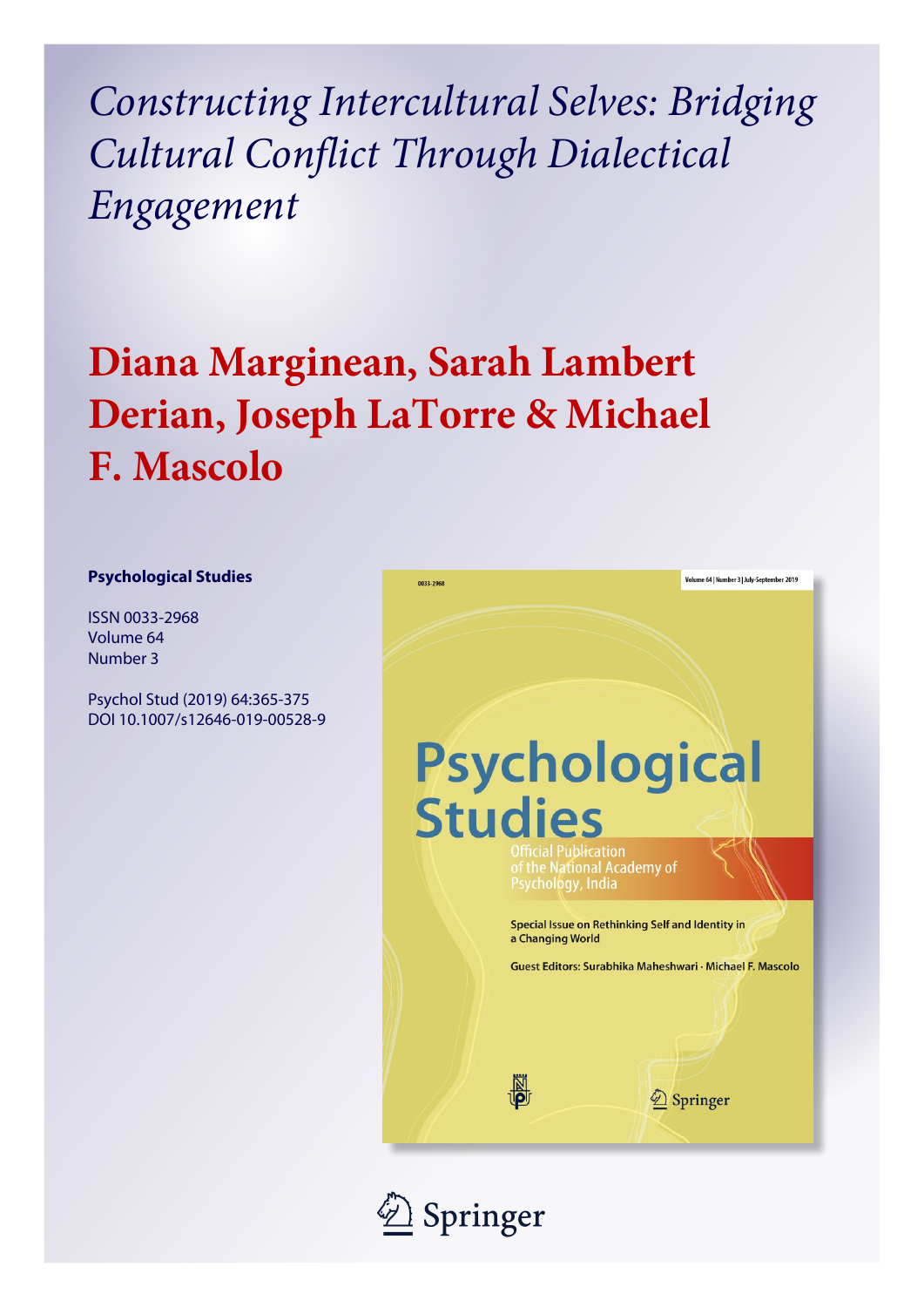**Your article is protected by copyright and all rights are held exclusively by National Academy of Psychology (NAOP) India. This eoffprint is for personal use only and shall not be self-archived in electronic repositories. If you wish to self-archive your article, please use the accepted manuscript version for posting on your own website. You may further deposit the accepted manuscript version in any repository, provided it is only made publicly available 12 months after official publication or later and provided acknowledgement is given to the original source of publication and a link is inserted to the published article on Springer's website. The link must be accompanied by the following text: "The final publication is available at link.springer.com".**

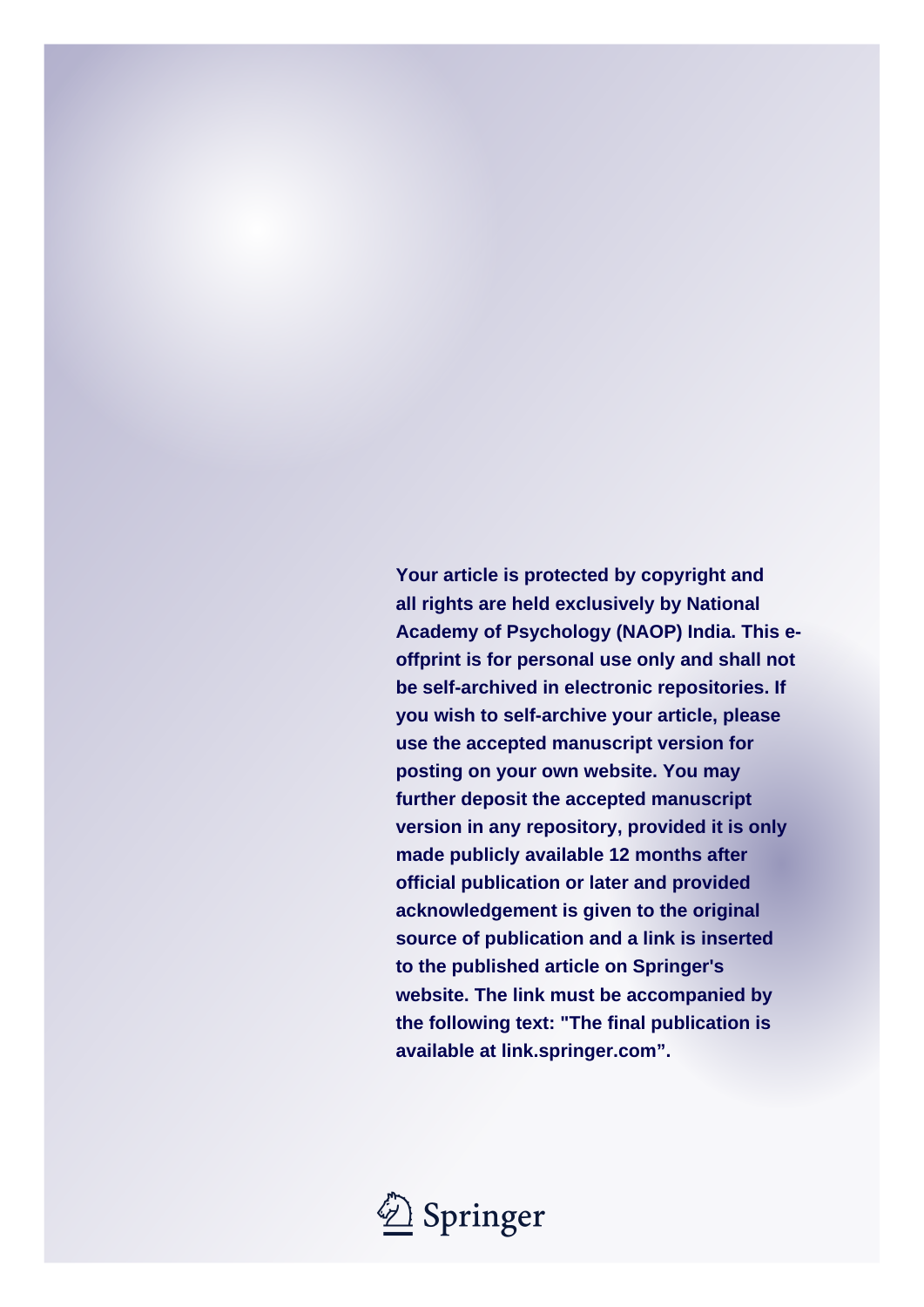REVIEW ARTICLE



# Constructing Intercultural Selves: Bridging Cultural Conflict Through Dialectical Engagement

Diana Marginean<sup>1</sup> • Sarah Lambert Derian<sup>3</sup> • Joseph LaTorre<sup>2</sup> • Michael F. Mascolo<sup>1</sup>

Received: 5 March 2019 / Accepted: 7 August 2019 / Published online: 28 September 2019 - National Academy of Psychology (NAOP) India 2019

Abstract This paper outlines a relational–dialectical approach to managing cultural diversity. Instead of looking at cultural diversity either through the lens of ethnocentrism or multiculturalism, the relational–dialectical view embraces the goal of creating intercultural selves and communities. The relational approach seeks ways to bridge cultural conflict through radical sociality and dialectical engagement. The process is organized around three principles: (a) engaging the humanity of the cultural other, (b) identifying culturally embedded needs, values and ideologies of conflicting individuals and groups, and (c) synthesizing novel forms of meaning and relating through the process of dialectical engagement. As a form of collaborative problem solving, dialectical engagement is the process of constructing novel ways of being and relating through the integration of opposites. We illustrate the process with the example of intercultural dialogue between a Bhutanese-American woman and her family.

Keywords Conflict resolution - Intercultural - Relational selves - Dialectical thinking - Collaborative problem solving

We live in a rapidly changing, fragmented, and postmodern world. At no time in history have we ever been more easily exposed to diverse ways of being. For many people who

 $\boxtimes$  Michael F. Mascolo mascolom@merrimack.edu

- <sup>1</sup> Merrimack College, North Andover, USA
- <sup>2</sup> Harvard Graduate School of Divinity, Cambridge, USA
- <sup>3</sup> Manchester, New Hampshire, USA

live in wealthy countries, travel across long distances has never been easier. At the other end of the extreme, others are forced to relocate or migrate as a result of economic deprivation or social unrest. Both social opportunity and disorder have resulted in mass immigration across national and cultural lines. As a result of the internet, social media, and other forms of electronic communication, individuals are increasingly freed from the communicative constraints of time and place. As a result, more than ever before, humans are able to find themselves exposed to diverse others, whose beliefs and practices collide with foundational assumptions about the nature of ourselves and the world in which we live. How does any individual person or group position themselves in the context of radical difference in culture, self, and personhood?

# Power, Multiculturalism, and the Intercultural Alternative

There are many ways of approaching the problems posed by radical diversity. A common approach is to think of cultural conflict from the universalizing standpoint of selfinterest, power, and superiority. Self-interest is often accompanied by a universalizing sense of morality in which the in-group's beliefs and values are experienced as morally superior. When the interests of an in-group are threatened, the out-group is seen as an opposing force whose beliefs and values are experienced as strange, inhuman, or morally inferior. In such circumstances, conflict often reduces to power struggle between opposing positions and values—a zero-sum battle in which one group wins and the other loses. In-groups muster whatever power and resources they can to mobilize against the outgroup.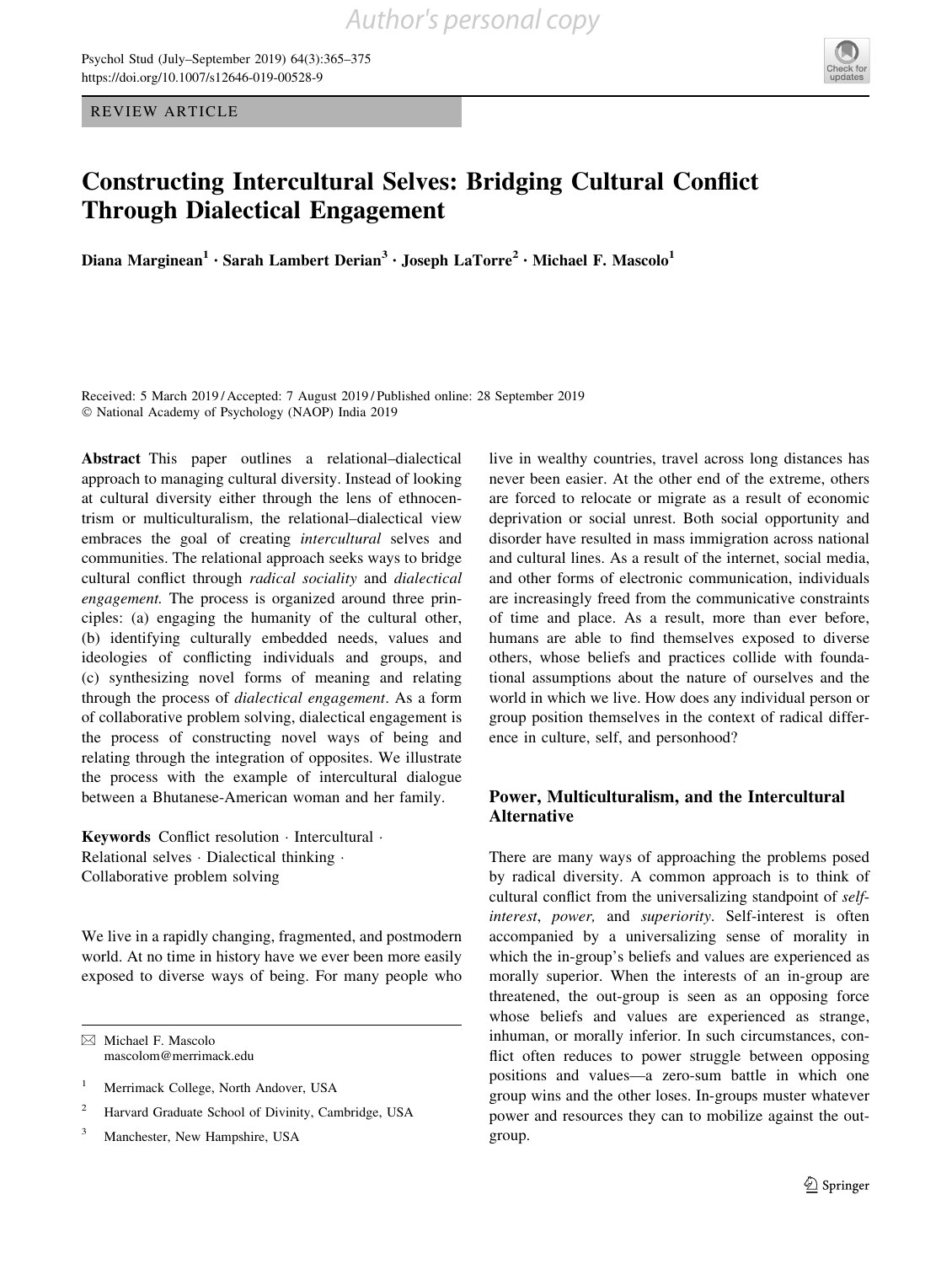An alternative to universalizing approach is founded in classic liberal values of pluralism, tolerance, and debate. While the universalizing approach proceeds from the standpoint of dominance and moral superiority, liberalism is based on a respect for the plurality of competing conceptions of the good. Within pluralism, no single cultural or moral position can claim primacy. Pluralism embraces the idea of tolerance among competing individual, social, and cultural belief systems. Differences are resolved through debate, persuasion, and compromise rather than the assertion of power. Multiculturalism consists of an extension of the concept of pluralism. Multiculturalism refers to the idea the coexistence of diverse cultures within a nation or locality. Multiculturalist views often seek to move beyond mere tolerance of diverse cultural, religious, or linguistic traditions in order to embrace a respect for cultural diversity (Kymlicka, [1995](#page-11-0); Taylor, [1994\)](#page-12-0) or, alternatively, neutrality with respect to cultural differences (Barry, [1995\)](#page-10-0). Within a multicultural society, individual cultural groups are free to pursue their own cultural paths. In this way, multiculturalism stands in contrast with assimilationist conceptions, which embrace the idea of a dominant culture in which minority groups are eventually expected to accommodate to the dominant culture.

In recent years, difficulties with the multiculturalist view have become apparent. Critics have suggested that, at its extremes, multiculturalism encourages moral relativism and social fragmentation. It implies forms of cultural essentialism and determinism that foster rather than resolve social conflict (Levrau & Loobuyck, [2018](#page-11-0); Raeder, [2017](#page-11-0)). Scholars have indicated the decline multiculturalism in both theoretical and public policy circles (Imbert, [2017](#page-11-0); Joppke, [2014](#page-11-0); Kymlicka, [2018\)](#page-11-0) and have pointed to the rise of ethnocentrism, populism, nationalism, as well as cultural and religious bias that has accompanied mass immigration (Blake, [2017](#page-11-0); Heath & Demireva, [2014](#page-11-0)). The demise of multiculturalism is felt especially in reaction to the challenge of Islam in the West (Igarashi, [2019;](#page-11-0) Mohiuddin, [2017\)](#page-11-0). Such movements have prompted the quest for alternatives to both multiculturalism and nationalism. Scholars have offered *intercultural* perspectives that replace or work alongside (Loobuyck & Levrau, [2013\)](#page-11-0) of multicultural approaches to managing social, cultural, and religious diversity (Caponio & Donatiello, [2017;](#page-11-0) Zapata-Barrero, [2017](#page-12-0)).

Instead of preserving sharp boundaries between and among cultural groups, interculturalism (Zapata-Barrero, [2017\)](#page-12-0) seeks ways to establish dialogue between cultural groups for the purposes of fostering greater cohesion. Interculturalism embraces the ideals of connectedness and engagement between and among diverse communities. Instead of thinking of social and cultural groups as monolithic and bounded entities, interculturalism views cultures as moving and mixing and capable of transformation through deep engagement (Ghorayshi, [2010](#page-11-0)). Through intercultural dialogue, interculturalism holds out the possibility of creating new ways of being in the world through the integration and synthesis of differences. Intercultural discourse holds out the opportunity to create novel forms of relating (Levrau, [2018\)](#page-11-0), hybrid communities (Ang & Stratton, [2018;](#page-10-0) Gomorasca, [2013\)](#page-11-0) and other ways of coordinating diversity (Rodríguez-García, [2010\)](#page-12-0).

# Coordinating Diversity Through Dialectical Engagement

A relational–dialectical framework provides an alternative to adversarial approaches to sociocultural, political, and ideological conflict (Brincat, [2011](#page-11-0); Weiss & Hughes, [2010](#page-12-0)). Founded upon individualistic assumptions, adversarial approaches represent conflict as a competition over clashing self-interests. In contrast, the dialectical approach is organized around a relational conception of personhood (Basseches, [1984;](#page-10-0) Gergen, [2009;](#page-11-0) Gottlieb, [2007;](#page-11-0) Lerner & Overton, [2017;](#page-11-0) Overton, [2013](#page-11-0); Mascolo, this volume; Mascolo & Di Bianca-Fasoli, in press) conceptions of human psychological functioning. Persons are not encased and bounded entities motivated primarily by self-interest. Instead, persons are relational beings (Gergen, [2009\)](#page-11-0) who develop through their relationships with each other (Mascolo, [2013\)](#page-11-0). Self and other make each other up over the course of their development (Shweder, [1991\)](#page-12-0). Human survival and development are dependent upon the relational capacity for collaboration and cooperation (Tomasello, [2016](#page-12-0)).

Within a relational framework, humans are neither selfish nor selfless. Human motivation operates within a dialectical tension between self-interest and concern for the *other* (Walker & Frimer,  $2015$ ). This dynamic has been alternatively understood in terms of the dialectic between autonomy and communion (Bauer & McAdams, [2000](#page-11-0)), power and love (Kahane, [2017](#page-11-0)), separateness and connectedness (Raeff, [2006](#page-12-0)), and fear for the self and love for the other (Macmurray, [1991](#page-11-0)/1961). Although one motivational pole may be dominant over the other in particular contexts, neither pole is primary in human relations. Humans act continuously within a relational dynamic between self-protection and communion with others.

Instead of thinking of interpersonal and intergroup conflict as a battle over clashing positions, the relational– dialectical approach views conflict as an opportunity for joint problem solving and development. Dialectical engagement refers to the process of constructing novel forms of meaning through the integration of opposites (Basseches, [1984](#page-10-0); Mascolo, [2016,](#page-11-0) [2017,](#page-11-0) in press). Instead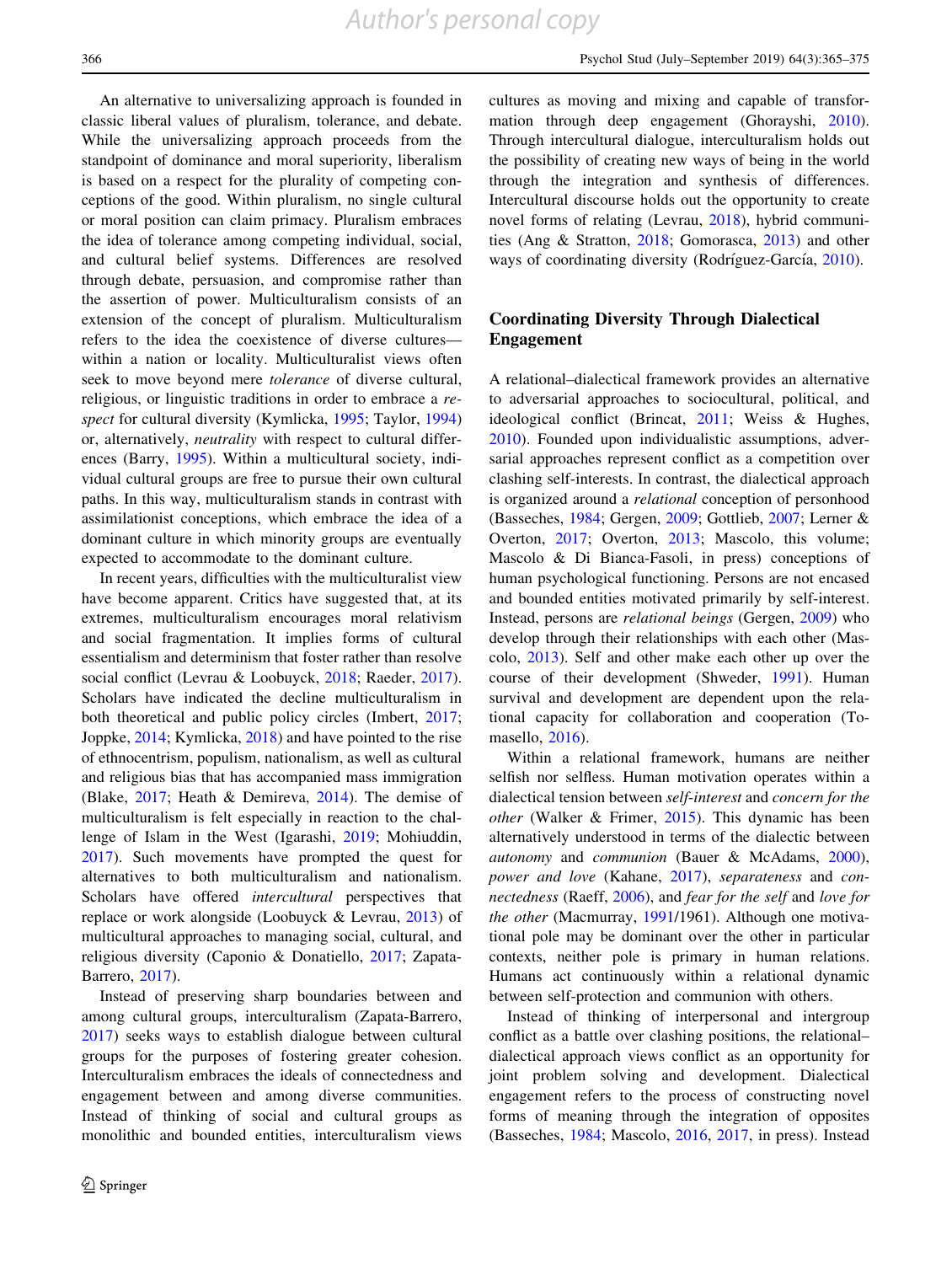of seeking to avoid conflict or resolve it through power assertion, the dialectical approach acknowledges the ubiquity of conflict and seeks to engage it directly. The concept of dialectical engagement brings together theory and research on conflict management (Fisher, Ury, & Patton, [2011](#page-11-0); Kahane, [2017;](#page-11-0) Kelman, [2010](#page-11-0), Sebenius, [2013;](#page-12-0) Shapiro, [2017](#page-12-0)), relational–developmental models of psychological development (Piaget, [1928–](#page-11-0)1965/1995; Kitchener, [1991;](#page-11-0) Mascolo & Bianca-Fasoli, in press), and models of dialectical thinking (Basseches, [1984;](#page-10-0) Basseches & Mascolo, [2010](#page-10-0); Brincat, [2011](#page-11-0); Mascolo, [2016](#page-11-0), [2017](#page-11-0)). Building on these ideas, dialectical approach to intercultural transformation is organized around three basic principles and practices: (a) affirming the humanity of the other through deep sociality; (b) identifying culturally embedded needs of all parties; and (c) constructing new forms of relating through dialectical problem solving.

#### Deep Sociality

Genuine intercultural dialogue thus requires a willingness to adopt a credulous attitude toward the other. It requires what might be called *deep sociality*—the continuous process of seeking understand the needs, meanings, and values of the other (Butt, [1998;](#page-11-0) Kelly, [1955\)](#page-11-0). This means not only seeking deep understanding of the cultural beliefs, values, and emotional commitments of the other, but also appreciating that—however, unfamiliar, strange, or inexplicable they may seem—those beliefs have meaning for the other. It is thus possible to understand—if not agree—with the actions of the other by understanding how the world makes sense to them.

Deep sociality is founded on affirming the dignity of the other (Kelman, [2008](#page-11-0)), deep curiosity about the experience of the other (Picard & Jull,  $2011$ ), and *care* for the mutual well-being of the self and the other (Kelman, [2008](#page-11-0)). Against the backdrop of an inviolate commitment to preserve the integrity of the self, it is mediated by *humility*, empathy, and compassion (Seu & Cameron, [2013](#page-12-0)). In so doing, it offers a space in which the other can have their needs, emotions, grievances, and ideologies accepted as valid forms of experience—even when social partners oppose the actual positions expressed by each other (Janoff-Bulman & Werther, [2008;](#page-11-0) Zohar, [2003](#page-12-0)). Over time, deep sociality has the effect of promoting feelings of trust and openness in the other (Bruneau & Saxe, [2012\)](#page-11-0). Over time, sustained and authentic, expressions of sociality can engender feelings of compassion, empathy, and humility between and among social partners. Although difficult, the capacity for sociality is a skill that can be cultivated (Jazaieri et al., [2013;](#page-11-0) Halperin, [2014](#page-11-0); Peterson & Ferguson, [2014\)](#page-11-0) and fostered by establishing appropriate training

systems of contextual support (Kelman, [2010](#page-11-0); Talesh, [2012](#page-12-0)).

Deep sociality is simultaneously open-ended, reflexive, and cautious. Sociality is open to the idea that there may always be something in the experience of the other that is new and which can challenge our existing ways of thinking. As a result, sociality is reflexive; it requires that we examine what the other's experience reveals about our own ways of understanding the word. However, openness and reflexivity do not invalidate the beliefs, values, and practices of the self; they merely produce the self's beliefs into reflective objects of awareness. In a dispute, deep sociality is not self-abnegation: the core needs, beliefs, and values of both the self and the other are inviolate—at least until novel forms of meaning and practice can be developed that genuinely advance the interests of each group. Any change in the beliefs, ideologies, or practices of any party in a conflict must be under the control of the party themselves.

#### Identifying Culturally Embedded Needs and Values

Fisher et al. [\(2011](#page-11-0)) advocate a particular from of conflict management called principled negotiation. Principled negotiation provides an alternative to positional bargaining—which may be the most common way that people seek to manage conflict. In positional bargaining, each side takes a position—an initial sense of what a party wants out of a dispute. Having taken sides, negotiation then takes the form of bargaining over positions. Positional bargaining operates as a zero-sum game where advances by one party come at the expense of the other. In circumstances involving an asymmetry of power, the party with the more power can dominate at will. When parties are equal in power, a power struggle ensues. For example, a teacher assigns a paper to be completed by a certain deadline; citing hardship, the student requires an extension. If the teacher is willing, the teacher and student make a series of offers and counter-offers in arriving at an agreement about the deadline.

Principled negotiation provides an alternative to positional bargaining. Principled negotiation differentiates between interests from positions. While a position is a party's initial statement of what is wanted, interests refer to the underlying motives, goals, needs and desires that motivate a party to adopt the positions they do. Principled negotiation maintains the primacy of negotiating from interests—not positions. This is because while the positions between parties in a dispute may conflict, the interests that underlie those positions may not. By focusing on underlying interests rather than positions, it is often possible to construct novel ways to simultaneously meet each party's needs without either party having to give in. Conflict management becomes a form of collaborative problem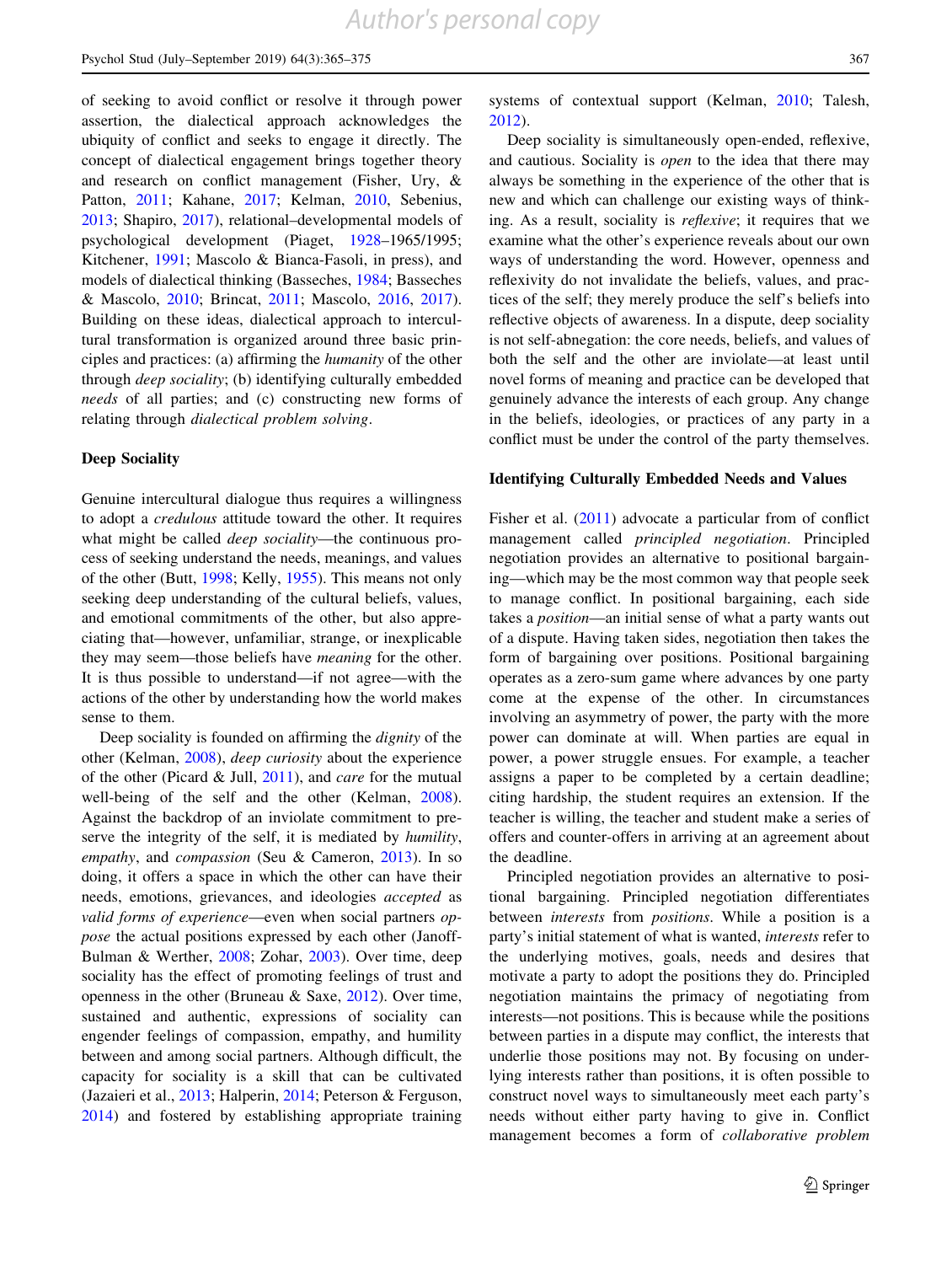solving (Kelman, [2010](#page-11-0)) moving beyond initial positions, parties work together to solve the problem of meeting other's underlying needs and interests.

For example, a professor and student experienced conflict over the student's inability to complete her work on time. The professor took the position that the student had ample time to complete her work. In contrast, the student adopted the position that because she had a full-time job, she had insufficient time to complete her work. Looking beyond these stated positions, the professor attempted to identify the underlying needs of the two parties. Both the teacher and student expressed the same underlying desire: to have the student complete her work so that she could pass the course. When asked about her job, the woman admitted that, because she lived with her family, she did not actually need the job for financial reasons. The pair agreed that the student would reduce her work hours and devote her efforts to school. This produced a solution that advanced the underlying interests of both student and professor.

In a dispute, it is helpful to think each party as engaged in a type of problem solving. Each party to a dispute seeks to solve the problem of advancing their interests. From this viewpoint, interests are problems while positions are solutions. In a typical dispute, a position is a kind of preemptive solution to a problem. In a battle over positions, parties bargain over solutions to unacknowledged and unstated problem. In this way, it is helpful to think of conflict resolution as a kind of collaborative problem solving—parties work together to solve the problem of advancing each other's interests in non-conflicting ways.

### Meeting Culturally Embedded Needs

In disputes involving members of different cultural groups, the problem identifying and meeting core needs becomes difficult. This is because needs and interests do not exist independent of cultural beliefs, values, and ideologies. In intercultural conflict, the needs of members of any given cultural group are organized by cultural systems of meaning, value, and practice. It follows that one cannot seek to address the needs of any particular social group without understanding how those needs are prefigured by cultural beliefs and ideologies.

For example, let us reconsider the example of the student and professor described above. Although the student agreed to reduce her work hours in order to prioritize her schooling, and in the end, she maintained her work schedule and failed her course of study. Additional discussions revealed that indeed, while the student and her family were both committed to her schoolwork, and even though the student's family put no pressure on her to work, the student, who was from a Hispanic background, nonetheless felt the need to contribute to her family's wellbeing, a value typical in the community in which she lived. This cultural value conflicted with those of her European-American professor, who assumed that the student's primary obligation at this point in her life was to herself, and not to her family.

The clash of cultural values underscores the ways in which the needs that drive action are culturally organized. In addressing intercultural conflict, while it is necessary to seek to identify and reconcile the underlying needs, interests, and goals of members of each group, it is also important to understand how such needs are organized around cultural values, norms, belief, and practices that are taken to be important or even sacred in particular communities. Resolving intercultural conflict requires more than merely coordinating needs and interests between groups; it requires the capacity to enter into intercultural communication in ways that are sensitive to the deeply held and often opposing cultural beliefs. If novel ways of relating are to occur between cultural groups, there is a need to find ways to resolve conflict through the integration of opposites. This is the purpose of dialectical problem solving.

#### Dialectical Problem Solving

Conflict consists of any form of opposition between elements, processes, or forces. Understood in this way, conflict is ubiquitous. It occurs in physical and biological systems: within and between persons, and among groups, nations, and cultures. Although we often think of conflict as inherently hostile, this is not necessarily the case. In social systems, while conflict often leads to hostility, the mere presence of opposition is neither inherently positive nor negative. Conflict is, however, a motivating force. Whether it leads to hostility or growth depends on the context in which it occurs as well as how it is understood and managed.

Conflict can be a constructive force when it motivates developmental change through the dialectical process of differentiating and integrating of opposites.<sup>1</sup> It is helpful to think of the process of dialectical development as moving through series of iterative moments from Thesis  $\rightarrow An$ tithesis  $\rightarrow$  Conflict  $\rightarrow$  Synthesis (Basseches, [1984;](#page-10-0) Basseches & Mascolo, [2010;](#page-10-0) Mascolo, [2016](#page-11-0), [2017](#page-11-0)). In this

 $1$  In development, *differentiation* consists of the process of making novel distinctions in existing meanings or modifying existing forms of action to create new ones. Integration refers to the process by which differentiated elements are brought together or coordinated over time. Higher-order structures of thinking, feeling, and acting develop through the constructive integration of meanings that have been dialectically differentiated over time (Piaget, [1952](#page-11-0); Siegler & Chen, [2008](#page-12-0); Werner & Kaplan, [1962](#page-12-0)/1984).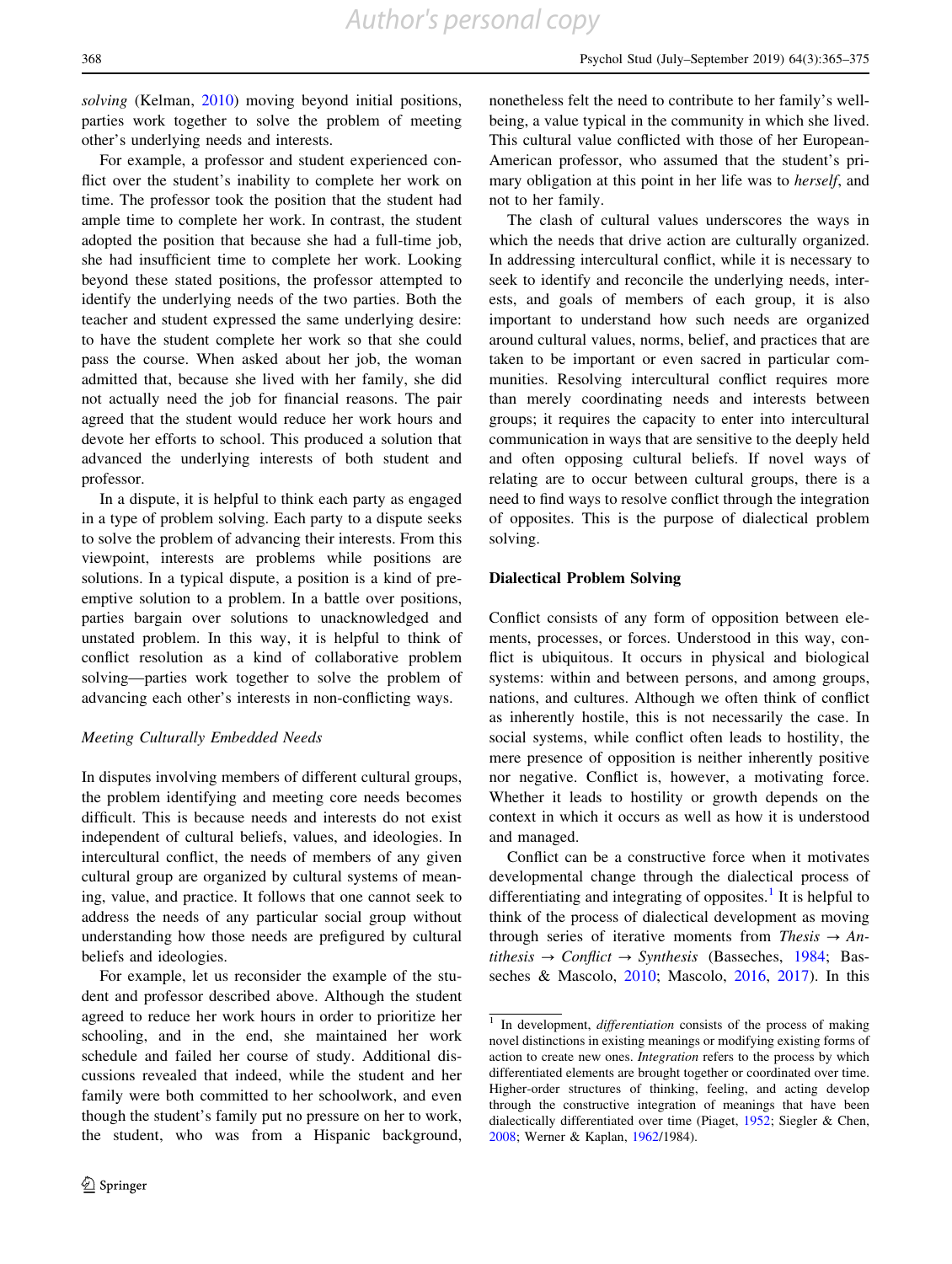process, a thesis consists of any initiating statement, assertion, or act that occurs between people. Any implies and is defined in contradistinction to an antithesis—a statement or act whose meaning arises in opposition or in contrast to the thesis. An antithesis develops as an act of differentiation, namely the act of discriminating the antithesis from the thesis. Although an antithesis is defined in contrast to a thesis, it is possible for a thesis and antithesis to arise without acknowledging their contradiction.

In the process of problem solving, *conflict* arises when the contradiction between thesis and antithesis becomes registered in awareness. Such conflict generates disequilibrium which mobilizes an attempt to bring the thesisantithesis relation into some form of equilibrium or resolution. There are, of course, many ways to address a given conflict: Social partners can ignore it; avoid it or work around it, give into each other, or attempt to dominate the other. Genuine resolution of conflict can occur as thesis and antithesis undergo further differentiation in relation to each other. Conflict between thesis and antithesis can be resolved as increasingly novel differentiations in thesis and antithesis are integrated into a higher-order synthesis that is capable transcending or otherwise bridging the initial conflict.

Figure 1 provides an example of the dialectical development of novel forms of being and acting. The draws on Frimer and Walker's ([2009\)](#page-11-0) reconciliation model of moral development. Frimer and Walker ([2009\)](#page-11-0) proposed that moral development occurs as two broad categories of



motivation—agency and communion—become increasingly integrated in development. They note that early in life, children exhibit proclivities toward both self-interest and a concern for others. Although present, early in life, these motives are largely separate; a child might exhibit self-interest in one context, and concern for other in a different context. This is indicated in Fig. 1. If we identify self-interest as a thesis (e.g., wanting a toy for oneself), concern for other becomes its antithesis (e.g., giving a sibling a toy when she is sad). As long as these two motives operate separately (e.g., in different contexts), no conflict can arise between them. With further development, thesis and antithesis are brought into conflict. For example, a child and sibling might want the same toy. In the context of this disequilibrium, the child's behavior becomes unstable. Much depends, in development, with whether and how this disequilibrium is resolved. Resolution can be avoided if development moves in either the direction of self-interest or communion, or if these distinct lines of development are kept separate. According to Frimer and Walker, moral development occurs as children reconcile the contradiction between agency and communion through the integration of opposites. For example, an older child might construct a higher-order synthesis such as, ''your interests are my concerns,'' or the less compelling, ''it is in my interest to meet your concerns.'' Such a synthesis provides a means to resolve the lower-order conflict in a way that preserves both thesis and antithesis.

Opposition need not be destructive. Open-ended development can occur as opposing systems of meanings adapt to each other over time. Over the course of dialectical development, opposing systems of meaning undergo developmental change in relation to each other. In so doing, novel structures of thought integrate opposites into higher-order meanings that resolve lower-level conflicts. In this way, the synthesis of higher-order meanings is not a form of compromise or ''splitting the difference.'' Dialectical problem solving holds out the possibility of maintaining the integrity of distinct systems while reconciling their differences.

# Illustrating the Process: Creating an Intercultural Self Through Dialectical Engagement

In the following section, we outline a process of dialectical engagement building on the experience of one of our coauthors (SLD), henceforth referred to as ''Teacher'' or ''T.'' While employed as a teacher in an urban high school, T worked with Bhutanese high school students who arrived to the USA under refugee status. Over the course of the academic year, our colleague built a relationship based on Fig. 1 The dialectical development of moral identity trust and respect with these students, as she worked as their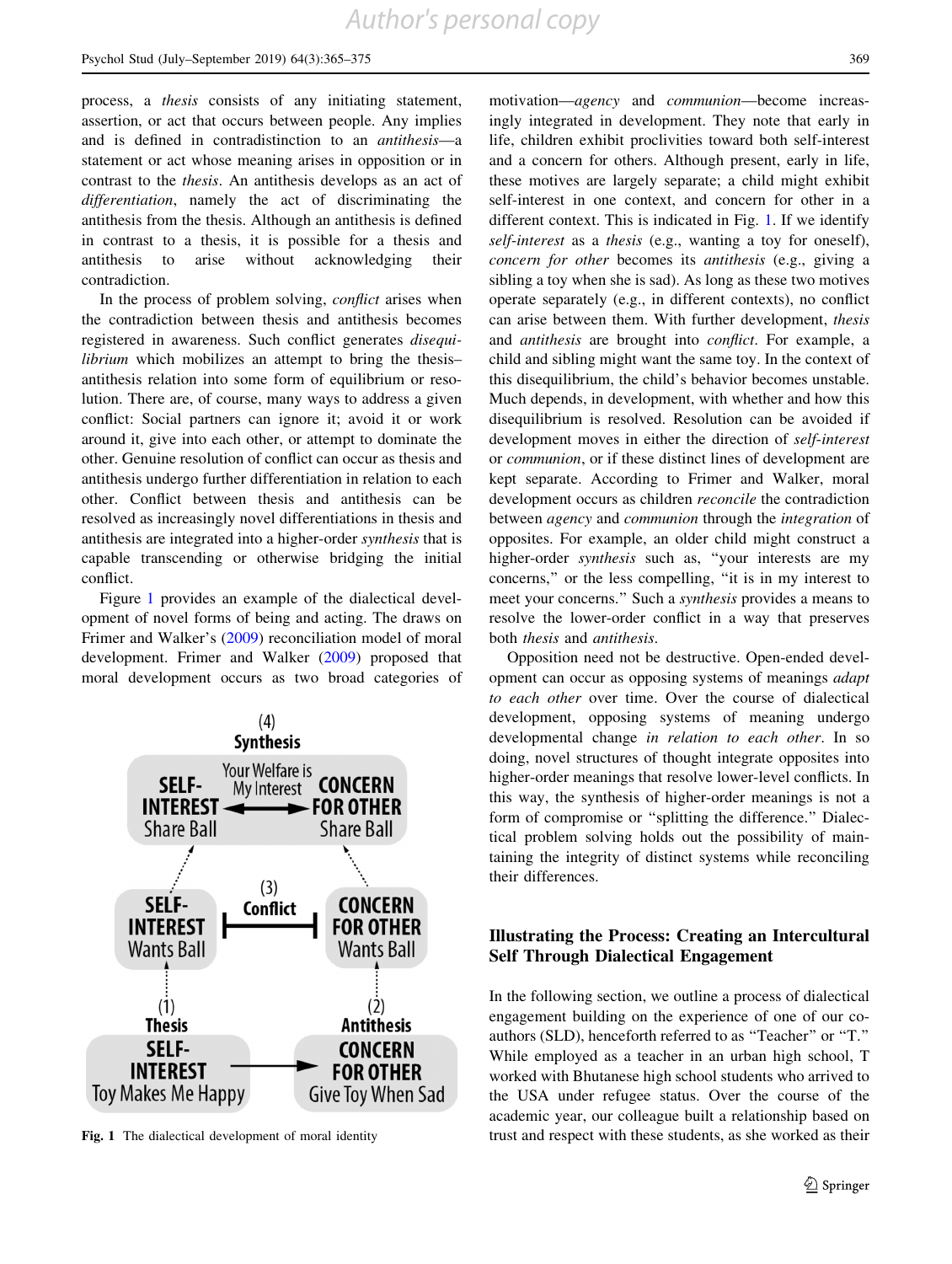teacher in a handful of different programs. Many of these students prepared to enter the labor force upon graduation from high school. Some young Bhutanese women were already pursuing a trade school path to earn their aesthetician license, which would allow them to work in the beauty industry. In the context of one of her classes, T met one young Bhutanese female student who was interested in a different path. She wanted to attend college, a highly unusual aspiration given that it was extremely unlikely for a young woman to pursue higher education in her home country of Bhutan, never mind as a refugee in the USA. Her high ambitions were tempered by the reality of her cultural background, which included the expectation that she committed to an arranged marriage at a young age and bear children immediately thereafter. T invested time and effort in helping her draft a college essay and develop a realistic and practical plan for attending college.

At one point in the academic year, this young Bhutanese female student (henceforth referred to as ''Daughter'' or "D") asked T to help her convince her family that it was culturally acceptable for her to postpone reproduction (though the use of contraceptives) until she graduated from college. With the aid of her teacher, D successfully made a case for postponing her childbearing even as she entered into an arranged marriage, until she was able to graduate from college. The outcome of the story was successful at least in the short term, as D was able to enroll in a community college upon her graduation from high school.

The relational–dialectical framework proposed in this paper illustrates the process through which the teacher assisted her student in managing the conflict caused by conflicting, clashing ideological positions on the topic of family formation. In D's situation, her challenge as a young Bhutanese refugee was to negotiate living at the intersection of different and potentially divergent cultural worlds, each with its own particular demands. Her sense of autonomy, and desire to pursue the all-American individualistic goal of a college degree, was pitted against the familial obligation to value her family and community's collective interests above her own goals. She faced the formidable challenge of synthesizing and integrating Bhutanese cultural beliefs and practices with the cultural expectations of her new country that encouraged her to pursue the American Dream.

In what follows, we illustrate how the principles of dialectical engagement explain the processes by which T was able to bridge competing cultural values en route to constructing a novel solution to a seemingly intractable cultural conflict. In so doing, we show how T was able to (a) connect to the humanity of the various parties to the conflict; (b) identify culturally embedded needs of each party to the conflict; and (c) synthesize novel forms of being and relating through dialectical problem solving.

## Connecting to the Humanity of the Other

The starting point for both parties—D and her parents and elders (henceforth referred to as ''family'' or ''F'')—consisted of two different meaning systems, each comprehensible and harmoniously integrated. Each party had their own personal narrative that possessed internal coherence and articulated their process of meaning making. The daughter and her family adopted a particular position on the topic of reproductive choice, specifically, who had the ultimate right to decide when family reproduction should happen. On the surface, their respective positions seemed to be oppositional in nature and prone to generating conflict. To pursue the goal of collaborative problem solving, however, it is important to acknowledge and respect these initial positions, because they hold inherent value to each party. Deep listening and summarization of the other's opinion are a form of respect and an upholding of the dignity of each human being. Thus, even in the context in which positions diverge in significant ways, it is important to enter a conflict resolution process by listening and not immediately passing judgment. The goal of this process is to take on the difficult task of appreciating the other person's perspective and demonstrating compassion and a recognition of shared humanity.

As stated in Fig. [2,](#page-8-0) D's initial position included the goal of delaying pregnancy and child rearing until after she completed her college education. Importantly, D indicates that both she and her partner agreed on the need to use contraception as a family planning method, and that they possessed the knowledge on how to use such contraception correctly. D's postponing pregnancy had functional utility for her for two reasons. As a young Bhutanese refugee living in the USA, the demands of motherhood would make it nearly impossible for her to attend college. Even if she could secure family help or access subsidized child care, it would not be culturally appropriate for a woman to step outside the family unit, especially while raising young children. Her position, i.e., her solution to this problem of being able to attend college, was to postpone her pregnancies until the time was right—where such timing would be determined in the future by D and her husband. Her family's position, in contrast, was incompatible with her desire. They expected her to complete high school, proceed with her arranged marriage, and fulfill her duties as a wife and mother immediately thereafter.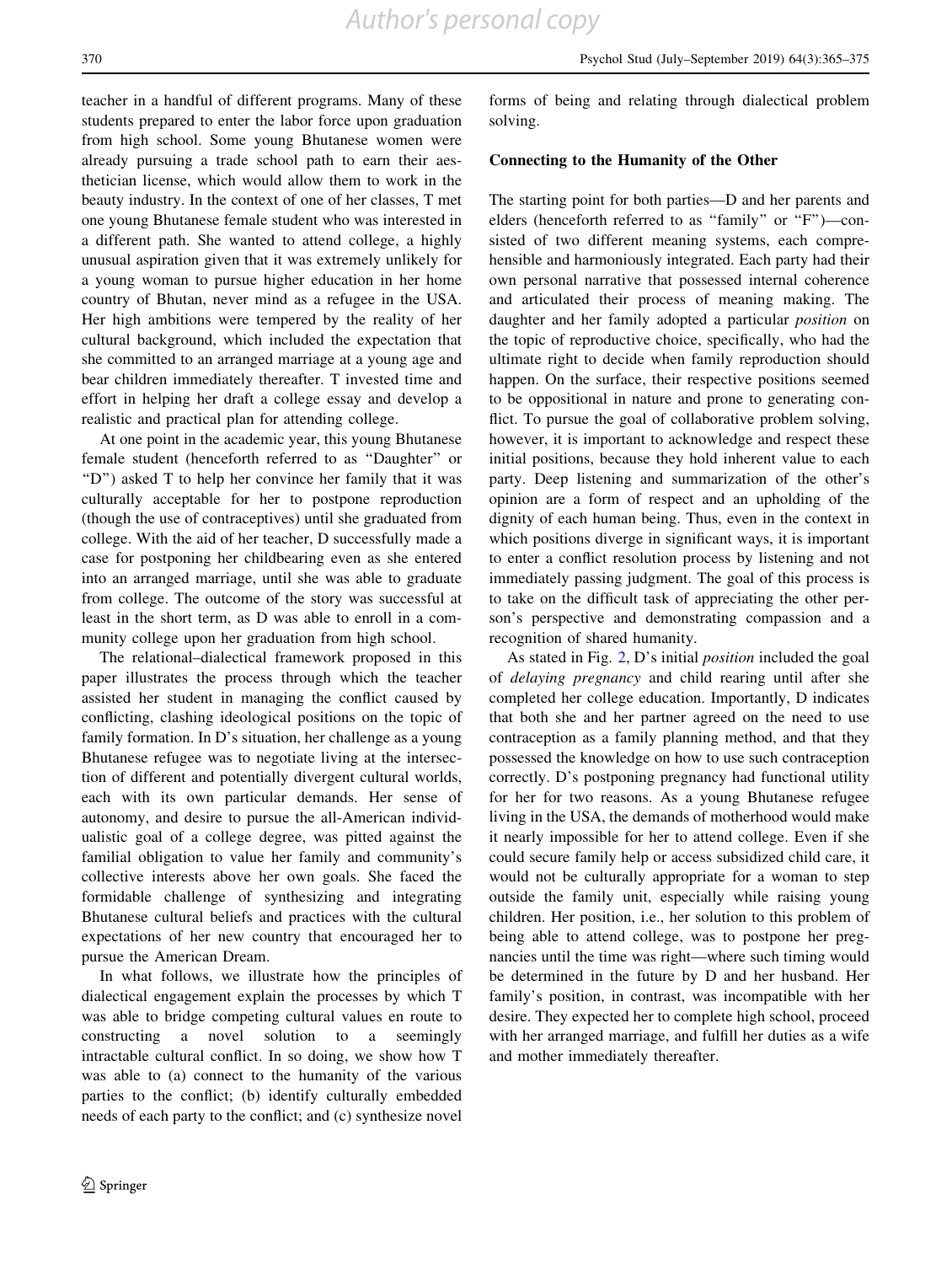# *Author's personal copy*

<span id="page-8-0"></span>

Fig. 2 Constructing an intercultural synthesis

# Identifying Culturally Embedded Needs

For D, her position of postponing pregnancy until the time is right represents a blending of Bhutanese and American interpretations about pregnancy. In her desire to postpone pregnancy, D desired nothing less than what most American women aspire to: a sequencing and coordination of childbearing functions synchronized with desired educational and labor outcomes. In an American environment, it is solely the prerogative of two partners in a marriage to discuss and decide on family planning matter. It would be considered highly inappropriate and boundary crossing for the parents of the couple, or other extended family members, to interfere in this private decision-making process of the nuclear family. Nonetheless, D is not only a young woman who is emerging as an American citizen, she is also a woman deeply rooted in her Bhutanese community. For D, this demands that she elevate the views of her parents and elders above her own.

The parents' and elders' position was underpinned by a cultural logic whereby raising a family is primordial for the sustenance and continuation of family and kinship networks. Pregnancies hold value not only for the individual couples but also for entire collectivities. As such, their position of not postponing D's pregnancy was necessary in order to respond to the needs and values of the community to which they belong. In developing countries such as Bhutan, high fertility rates have been the desirable norm for generations, given the reality of child mortality. Children contribute to the household economy, and upon entering adulthood, become caretakers for aging family members or other elderly in their communities (Ahmed, Cruz, Quillin, & Schellekens, [2016](#page-10-0)). Thus, the parents' and elders' position for D to enter marriage and have children is embedded in a larger cultural milieu that assigns and expects collective value from sexual activities within the marital unit; furthermore, culture also expects reverence and respect for the elderly.

Tinkering with one aspect of this complex social structure—delaying pregnancy and allowing for too much personal agency in the reproduction process—entails consequences for individual couples as well as entire collectivities. From an elders' perspective, the cumulative impact of couples postponing reproduction or reducing family size could jeopardize the system of caring for the elderly within the extended family unit (as opposed to outsourcing it to nursing homes or similar facilities.) Further, in the bewildering scenarios of living as refugees in a new country, the need for in-group cohesion increases. It becomes essential for the elders to strengthen their community's efforts to protect shared cultural values, and resist forces that expose young Bhutanese to alternate lifestyles and value systems. These underlying needs, concerns, and interests, therefore, explain the parents' and elders' position, namely the expectation that D would graduate high school, get married, and begin raising a family shortly thereafter.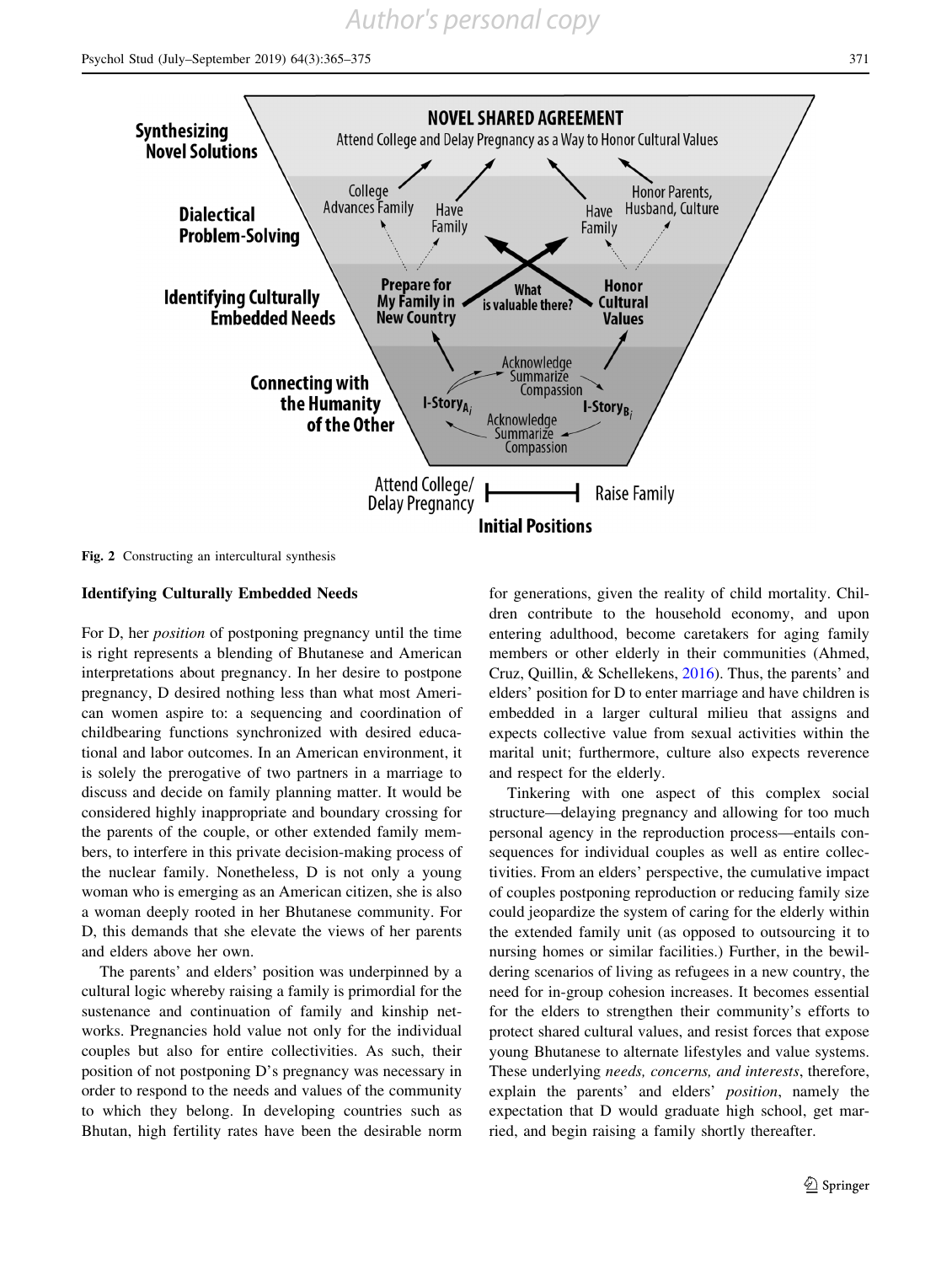## 372 Psychol Stud (July–September 2019) 64(3):365–375

# Synthesizing Novel Ways of Being and Relating

The role of the teacher throughout the entire dialectical engagement process becomes crucially important, for a number of reasons. T was able to use her influential position as a teacher to facilitate a cultural engagement process that coordinated and reconciled the culturally embedded needs of both parties. Above and beyond any search for a solution to the problem, T was genuinely concerned with showing respect and appreciation for the Bhutanese culture, value system, and the authority of community elders.

In preparation for the family meeting requested by D, T invested significant time in learning about the Bhutanese culture, dinner etiquette, and polite ways of engaging with the elders and other family members who would be in attendance. T sought coaching in how to eat a Bhutanese meal using proper etiquette: how to swirl different Bhutanese dishes with her fingers in her plate, how to scoop food into her mouth with her hands, and how to spit out chicken bones and return them back onto her plate as is done in Bhutanese culture. She learned how to gage the correct food ratios so that she could consume the full contents of her plate (which included eating a spicy hot pepper), as leaving anything besides bones on the plate would be disrespectful.

Though she was coached, T was not prepared for the nuances of the cultural exchange. For example, T practiced how to eat the food and was told the overall experience would be different than what she was used to, but she had no idea she would have to eat this meal on a couch, with a plate on her lap, with all eyes on her as the guest of honor. In addition, T also had to adjust to social customs that might make an American feel uncomfortable. For example, as a sign of great respect in Bhutanese culture, T was given the first and fullest cup of tea, a comfortable seat while others sat on the floor, and was attentively observed while consuming the first plate of food before anyone else was even served. During her preparation, T also learned that she should expect to be present at D's home for a long time; as it turned out, 6 h. She had a rehearsed speech for the student's family, which was succinct, used clear English in short sentences, and to allowed time for translation. Still, she could not be certain that she was properly translated. She was aware that most of the visit would be spent exchanging mutual respect with D's family. T was told during her coaching that when the time for her to speak about the purpose of her visit arrived, her request would already be known to the family which is why T had prepared her rehearsed statement. She was told she could expect an acknowledgment, but not a discussion of her request. She would have to be satisfied with not knowing the elders' reaction or results in that very moment, or for quite some time thereafter.

T entered the home with the intent of showing D's family and elders the utmost respect for their culture. Although she was not praised verbally, her eating practice was met with grins, sounds of praise, and single clap prayer hands. Family members asked her questions about her teaching activities and her own family, and engaged her in small-talk throughout her visit. After many hours of expressing respect for Bhutanese culture in a variety of ways, T was invited to state the purpose for her visit. At that point, T mentioned her own profound respect for D's family and their culture. She also validated D's love for the Bhutanese culture and tradition. Importantly, she noted that their daughter could respect and participate in their culture while pursuing higher education in this new country. T emphasized that these two concepts were not mutually exclusive. It was equally valuable for D to prepare her future family for life in a new country, and also to honor the cultural values of her family and community. Rather than being contradictory and oppositional, T made the argument that these goals were complimentary and shared. That, to the extent that the Family would allow her to do so, D had the opportunity to create a new ''self'' and a way of being in this new country, which would blend the best of what both the American and Bhutanese cultures had to offer. Significantly, D could accomplish this goal without compromising her Bhutanese identity.

In essence, T handled the dialectical problem solving by herself, through the carefully thought-out process of her visit and the presentation of her arguments. Through the process of collaborative problem solving, T highlighted the commonalities present within the menu of needs on both sides of the issue. She developed a win–win solution that reconciled the cultural values/needs on both sides and presented it to the family. The novel agreement that she proposed, an agreement that was eventually accepted by the by family, was that D could delay pregnancy while she attended college, and that doing so would honor Bhutanese cultural values. This choice would help D meet both her needs and her family needs as well. She would be better prepared to transition from the life of a poor refugee to an upwardly mobile, middle-class lifestyle as an American resident. Her college degree would open up prospects for a career and better pay. This would, in turn, bring honor to her family and community. In this way, her choice (and her future husband's) to postpone her pregnancy until after graduating college would be compatible with the Bhutanese tradition of filial piety and commitment to the collective welfare of the extended family. It is important to note that the family did not agree to this novel shared agreement based on the logic of argumentation. T's efforts to respect their culture made the family feel safe and respected, which in turn made them able to hear her solution that provided the family with a way to meet their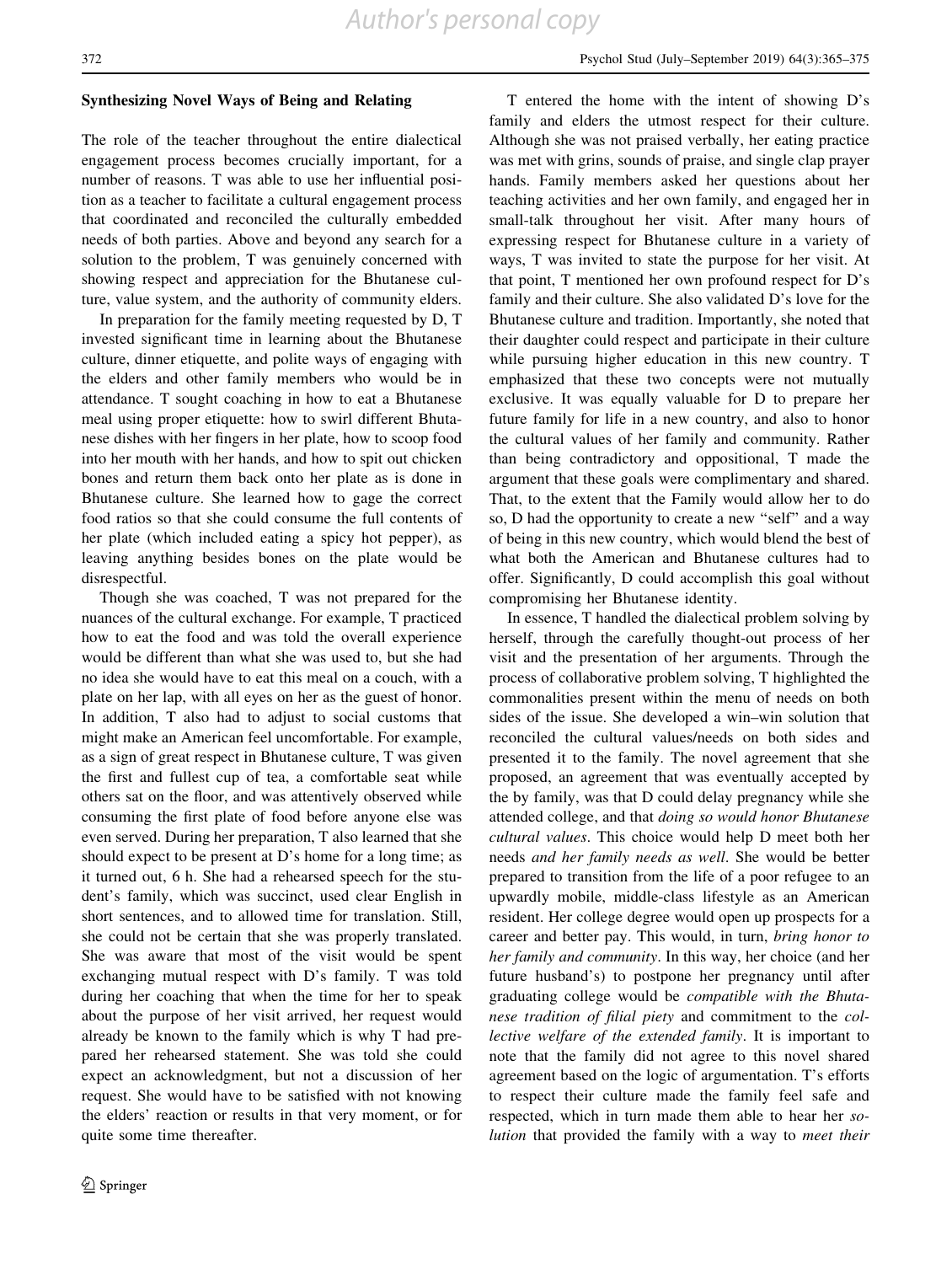<span id="page-10-0"></span>culturally embedded needs. T's argument opened up the possibility of coordinating their most important needs and priorities. In turn, this made it easier for D's parents and elders to acknowledge and consider the novel solution she proposed.

In conclusion, we highlight again the importance of coordinating between all the steps of the dialectical engagement process. Beginning with a clear understanding and articulation of the parties' respective solutions, the search for a novel solution that reconciles the parties' most important needs cannot happen without an active acknowledgment of the deepest humanity shared by people on both sides. Rather than stressing autonomy and American individualism, T and D collaborated and actively sought to reconcile and meet the needs of everyone. In this particular case study, the outcome was positive, as D was able to attend college. Of course, for any conflict that meets a successful resolution, many remain unaddressed and unresolved. Nonetheless, we affirm that using this methodology may lead to successful collaborative problem solving in many difficult conflictual situations, and that it represents an improvement over the traditional positional bargaining model introduced earlier in the paper.

# Cultivating Emergent Ways of Being

Conflict is an inevitable aspect of the human condition. Hostility is a common response to conflict. It is not difficult to understand the relation between conflict and hostility. Social and cultural conflict does not result from the mere clashing of intellectual positions. Conflict occurs when a party's needs, motives, and interests are at stake. Emotions arise in circumstances that have implications for the fate of one's motives (Roseman, [1984](#page-12-0)). It follows that conflict creates conditions for strong emotion (Halperin, [2014](#page-11-0)), most notably feelings of fear, anger, and humiliation. Fear arises from the threat of losing what is valued; anger from the desire to move against the source of the violator; and humiliation from the actual and anticipated threat to the dignity that arises in confrontations between individuals or groups. The loss of self—the thwarting of agency or spoiling of identity—is a core component of social conflict, acting as both cause and catalyst (Sen, [2006](#page-12-0)).

Intercultural conflict brings added difficulties. The cultural other is experienced as different, exotic, or perhaps inferior. To the extent that interlocutors differ in core cultural beliefs and values, they may appear to each other to be unreasonable, irrational, or oppositional. A failure of sociality—the capacity to engage and appreciate the motives, meanings, sacred values, emotions, and practices of the other—has occurred. As parties experience themselves as increasingly unable to control the fate of their interests, they become defensive and protective. In such contexts, the risk of dehumanization runs high (Kteily, Hodson, & Bruneau, [2016\)](#page-11-0).

In such contexts, what would it *take* to humanize the other? What would it mean to humanize the other? There are many ways to approach the concept of humanization. One way involves thinking of humanity in terms of commonality. From this view, at base, all humans share something in common; humans are defined by what they share. From this point of view, the task becomes to find common ground. To humanize the other is to see the other as human in the same way that I see myself as human. However, this notion brings forth the issue of totalization (Levinas, [1969](#page-11-0))—the problem of assimilating the other to a single encompassing conception of what it means to be human. It follows that the humanization of the other relies upon the application of some particular concept of humanity—a concept that, through excludes those who fail to meet its criteria.

A dialectical framework offers an alternative way of approaching the question of humanization. Instead of thinking of humanity as an existing property, common to all homosapiens, that must be found, it is perhaps preferable to think of humanity as a concept and condition that must be cultivated. It involves the open-ended process of continuously engaging the other in relation to the self in order to identify difference. Through acts of deep sociality—without self-abnegation—one seeks to understand the culturally embedded and embodied beliefs, values, and meanings of the other. To treat the other as human is to be open to the plea behind the position that might be assumed by the other—even if that position is something we may hate. Instead of seeking to dominate or acquiesce to the other, a process of dialectical construction ensues. In this way, a dialectical approach holds out the possibility of creating new ways of being and relating through the successive differentiation and integration of oppositions.

### References

- Ahmed, S., Cruz, M., Quillin, B., &Schellekens, P. (2016) Demographic change and development. Looking at challenges and opportunities through a new typology. World Bank Policy Research Working Paper 7893.
- Ang, I., & Stratton, J. (2018). The Singapore way of multiculturalism: Western concepts/Asian cultures. SOJOURN: Journal of Social Issues in Southeast Asia, 33, S61–S86.
- Barry, B. (1995). Justice as impartiality. New York: Oxford University Press.
- Basseches, M. (1984). Dialectical thinking and adult development. Norwood: Ablex Publishing.
- Basseches, M., & Mascolo, M. F. (2010). Psychotherapy as a developmental process. New York, NY: Routledge/Taylor & Francis.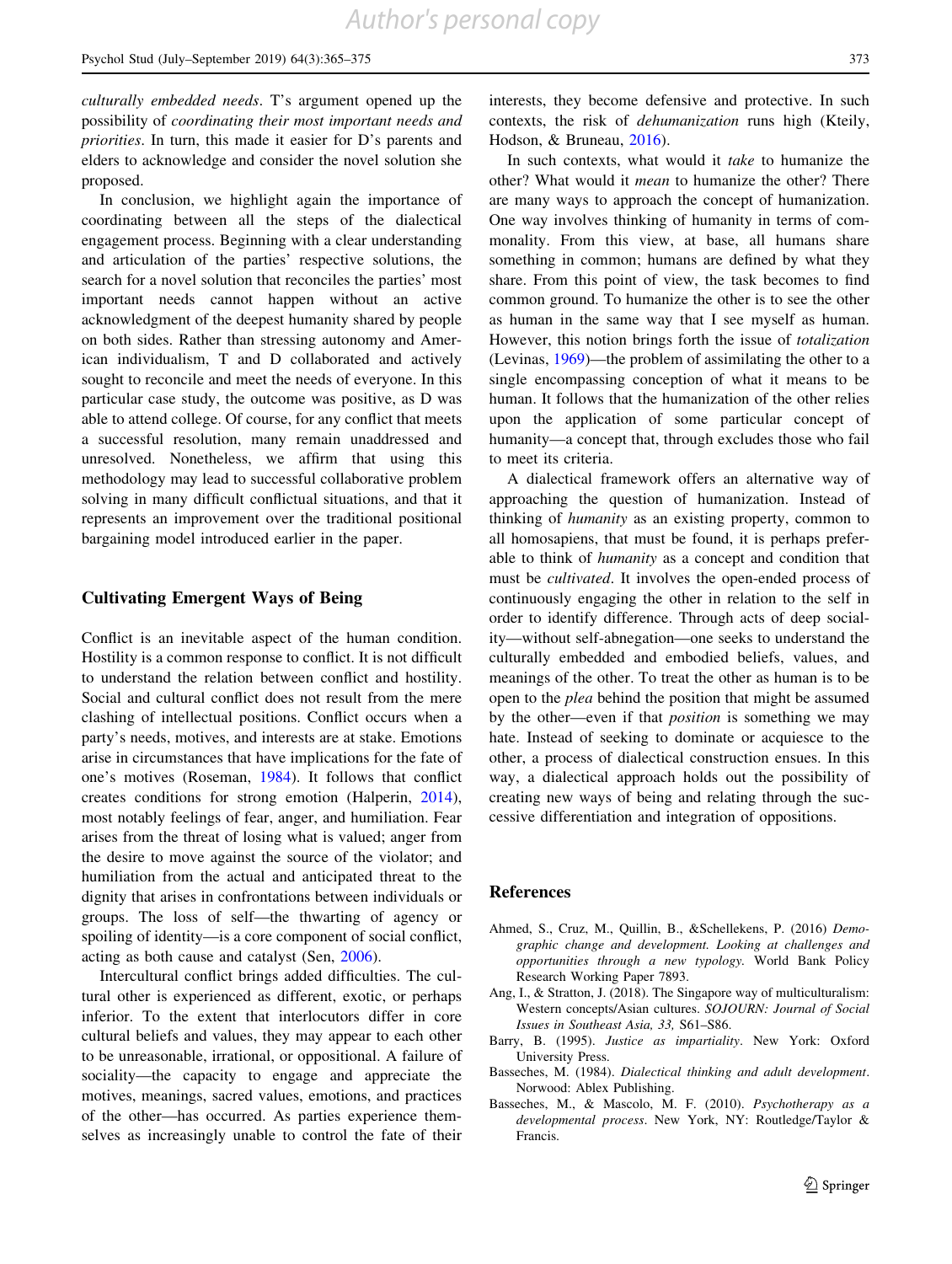- <span id="page-11-0"></span>Bauer, J. J., & McAdams, D. P. (2000). Competence, relatedness, and autonomy in life stories. Psychological Inquiry, 11(4), 276.
- Blake, F. (2017). Global mass violence: Examining racial and gendered violence in the twilight of multiculturalism. Ethnic & Racial Studies, 40(14), 2615–2633.
- Brincat, S. (2011). Towards a social-relational dialectic for world politics. European Journal of International Relations, 17(4), 679–703.
- Bruneau, E. G., & Saxe, R. (2012). The power of being heard: The benefits of 'perspective-giving' in the context of intergroup conflict. Journal of Experimental Social Psychology, 48(4), 855–866.
- Butt, T. (1998). Sociality, role, and embodiment. Journal of Constructivist Psychology, 11(2), 105–116.
- Caponio, T., & Donatiello, D. (2017). Intercultural policy in times of crisis: Theory and practice in the case of Turin, Italy. Comparative Migration Studies, 5(1), 1–16.
- Fisher, R., Ury, W. L., & Patton, B. (2011). Getting to yes. Negotiating agreement without giving in. New York, NY: Penguin Books.
- Frimer, J. A., & Walker, L. J. (2009). Reconciling the self and morality: An empirical model of moral centrality development. Developmental Psychology, 45(6), 1669–1681.
- Gergen, K. J. (2009). Relational being. Oxford: Oxford University Press.
- Ghorayshi, P. (2010). Diversity and Interculturalism: Learning from Winnipeg's Inner City. Canadian Journal of Urban Research, 19(1), 89–104.
- Gomorasca, P. (2013). Multiculturalism or hybridisation? Cultural mixing and politics. *Diversities*, 15(2), 66–80.
- Gottlieb, G. (2007). Probabilistic epigenesis. Developmental Science,  $10, 1-11.$
- Halperin, E. (2014). Emotion, emotion regulation, and conflict resolution. Emotion Review, 6(1), 68–76.
- Heath, A., & Demireva, N. (2014). Has multiculturalism failed in Britain? Ethnic & Racial Studies, 37(1), 161–180.
- Igarashi, A. (2019). Till multiculturalism do us part: Multicultural policies and the national identification of immigrants in European countries. Social Science Research, 77, 88–100.
- Imbert, P. (2017). Is multiculturalism dead? International Migration Review, 51(4), e60–e61.
- Janoff-Bulman, R., & Werther, A. (2008). The social psychology of respect: Implications for delegitimization and reconciliation. In A. Nadler, T. E. Malloy, & J. D. Fisher (Eds.), The social psychology of intergroup reconciliation (pp. 145–170). New York, NY: Oxford University Press.
- Jazaieri, H., McGonigal, K., Jinpa, T., Doty, J. R., Gross, J. J., & Goldin, P. R. (2013). A randomized controlled trial of compassion cultivation training: Effects on mindfulness, affect, and emotion regulation. Motivation and Emotion, 38, 23–35.
- Joppke, C. (2014). The retreat is real—But what is the alternative? Multiculturalism, muscular liberalism, and islam. Constellations: An International Journal of Critical and Democratic Theory, 21(2), 286–295.
- Kahane, A. (2017). Collaborating with the enemy. San Francisco: Berrett-Koehler Publishers.
- Kelly, G. A. (1955). The psychology of personal constructs. Oxford: W. W. Norton.
- Kelman, H. C. (2008). Evaluating the contributions of interactive problem solving to the resolution of ethnonational conflicts. Peace & Conflict, 14(1), 29–60.
- Kelman, H. C. (2010). Interactive problem solving: Changing political culture in the pursuit of conflict resolution. Peace and Conflict: Journal of Peace Psychology, 16(4), 389–413.
- Kitchener, R. F. (1991). Jean Piaget: The unknown sociologist? British Journal of Sociology, 42(3), 421–442.
- Kteily, N., Hodson, G., & Bruneau, E. (2016). They see us as less than human: Metadehumanization predicts intergroup conflict via reciprocal dehumanization. Journal of Personality and Social Psychology, 110(3), 343–370.
- Kymlicka, W. (1995). Multicultural citizenship: A liberal theory of minority rights. Oxford: Oxford University Press.
- Kymlicka, W. (2018). The rise and fall of multiculturalism? New debates on inclusion and accommodation in diverse societies. International Social Science Journal, 68(227/228), 133–148.
- Lerner, R., & Overton, W. (2017). Reduction to absurdity: Why epigenetics invalidates all models involving genetic reduction. Human Development, 60, 107–123.
- Levinas, E. (1969). Totality and infinity: An essay on exteriority. (Trans. A. Lingis), Pittsburgh, PA: Duquesne University Press.
- Levrau, F. (2018). Towards a new way of interacting? Pondering the role of an interpersonal ethos. Comparative Migration Studies, 6(1), 1.
- Levrau, F., & Loobuyck, P. (2018). Introduction: Mapping the multiculturalism-interculturalism debate. Comparative Migration Studies, 6(1), 1.
- Loobuyck, P., & Levrau, F. (2013). Should interculturalism replace multiculturalism? A plea for complementariness. Ethical Perspectives: Journal of the European Ethics Network, 20(4), 605–630.
- Macmurray, J. (1991/1961). Persons in relation. London: Humanities Press International.
- Mascolo, M. F. (in press). One person, many selves: A relationaldevelopmental conception of self and personality development. To appear in M. F. Mascolo & T. Bidell (Eds.) Handbook of integrative psychological development. Routledge/Taylor & Francis.
- Mascolo, M. F. (2013). Developing through relationships: An embodied coactive systems framework. In R. Lerner & J. Benson (Eds.), Advances in child development and behavior (Vol. 45, pp. 185–222). New York: Elsevier.
- Mascolo, M. F. (2016). Beyond subjectivity and objectivity: The intersubjective foundations of psychological science. Integrative Psychological & Behavioral Science, 50, 185–195.
- Mascolo, M. F. (2017). The transformation of a White supremacist: A dialectical-developmental analysis. Qualitative Psychology, 4(3), 223–242.
- Mascolo, M. F., & Di Bicanca Fasoli (in press). The relational origins of morality and its development. To appear in M. F. Mascolo& T. Bidell (Eds.) Handbook of integrative psychological development. Routledge/Taylor & Francis.
- Mohiuddin, A. (2017). Muslims in Europe: Citizenship, multiculturalism and integration. Journal of Muslim Minority Affairs, 37(4), 393–412.
- Overton, W. F. (2013). A new paradigm for developmental science: Relationalism and relational-developmental systems. Applied Developmental Sciences, 17, 94–107.
- Peterson, R. S., & Ferguson, A. J. (2014). Strategies for developing trust through constructive conflict resolution in teams. In O. B. Ayoko, N. M. Ashkanasy, & K. A. Jehn (Eds.), Handbook of conflict management research (pp. 193–204). Northampton, MA: Edward Elgar Publishing.
- Piaget, J. (1928–1965/1995). Sociological studies. New York: Routledge.
- Piaget, J. (1952). Origins of intelligence in children. New York: International Universities Press.
- Picard, C., & Jull, M. (2011). Learning through deepening conversations: A key strategy of insight mediation. Conflict Resolution Quarterly, 29, 151–176.
- Raeder, L. C. (2017). Postmodernism, multiculturalism, and the death of tolerance: The transformation of American society.